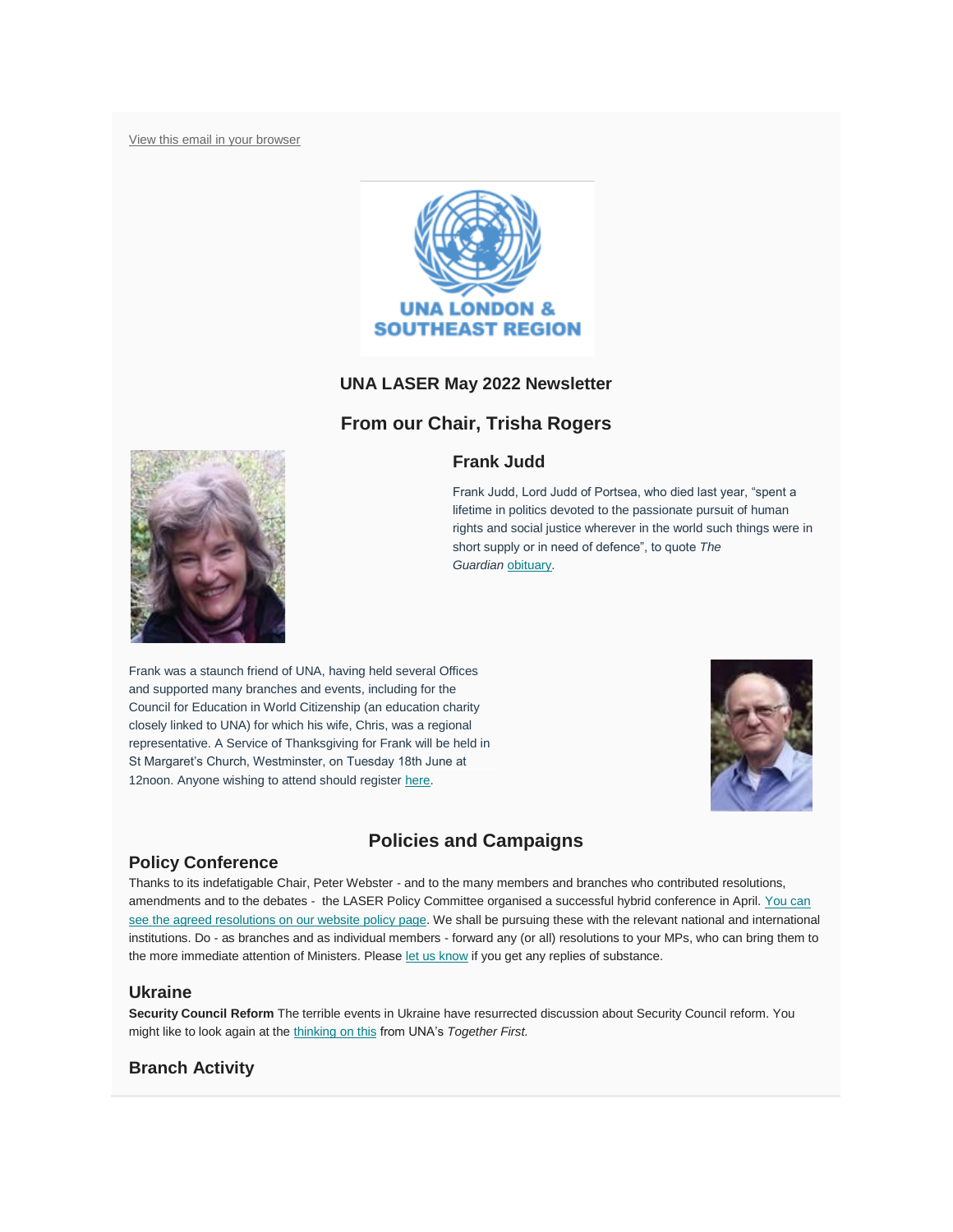

Hilary Evans of Twickenham and Richmond UNA has been making our voice heard outside the Russian embassy a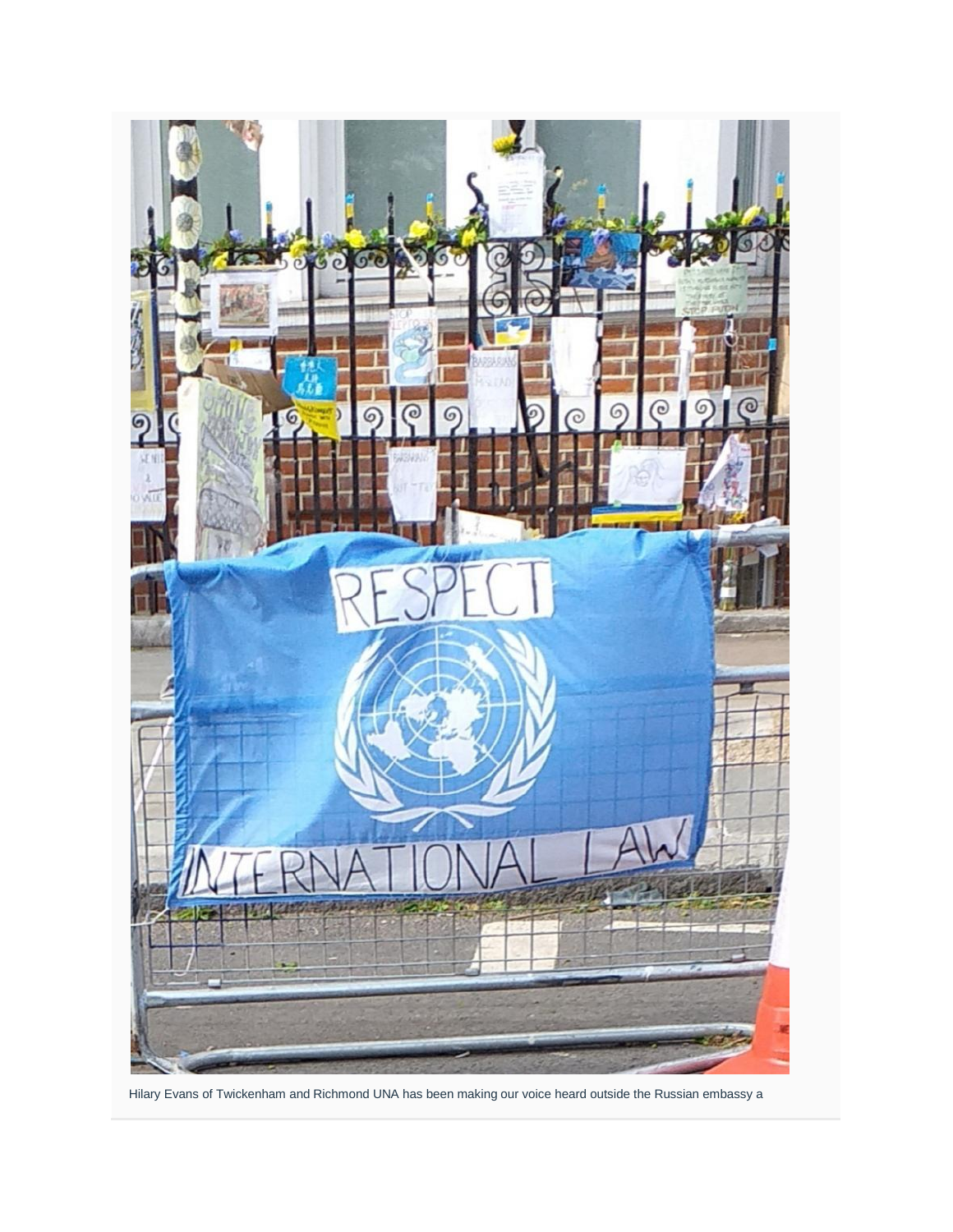#### couple of times a week.

#### **Campaigning**

As well as such direct campaigning, our [Special Campaign in March](https://unalaser.org/una-laser-special-campaign-alert-the-russian-invasion-of-ukraine) suggested actions that we can take to help address the challenges from Ukraine. These - and our recent Ukraine resolution, which has been added to that page provide a framework of actions for us all to take.

#### **Re-Discovering the United Nations**



Bexhill and Hastings Branch has drafted a consultation on *Re-Discovering the United Nations*. As a bench, they are focussing on three areas: the environment, peace and human security; health and human development. Their Peace Project Coordinator, Sheila Kesby, atour Policy Conference gave [this introduction](https://unalaser.org/wp-content/uploads/2022/05/220423-Sheila-intro-to-ReDiscovering-the-UN-paper.pdf) to the consultative document of their Peace and Human Security group. The consultation paper is [here.](https://unalaser.org/wp-content/uploads/2022/05/220423-Re-Discovering-the-UN-consultation-paper.pdf) Please send comments and suggestions to [Sheila.](mailto:s.kesby339@btinternet.com)

### **UNA Climate and Oceans Youth Report**

UNA C&O has published a *[Youth Report](https://drive.google.com/file/d/11U7xljZuRBDYtL1Mt5dhRyrdnL615Us0/view)*, which has been producing exciting results. In particular they have received, through their MP, a response letter from the Minister of State for School Standards, which is [on their website](https://www.una-climateandoceans.org/452190933) and suggests that the *Youth Report* will be influencing UK Government policy regarding the Sustainability and Climate Change strategy for the education and children's services systems



#### **COP26 Follow-Up**

According to the Climate Coalition (of which LASER is a member) the impacts of climate change are getting worse and hitting those least responsible the hardest. According to *[The Guardian](https://www.theguardian.com/environment/2022/may/14/cash-coal-cars-and-trees-what-progress-has-been-made-since-cop26)*, the war in Ukraine has delayedprogress to the COP26 targes. The UK continues to be President of the COP until the autumn. Do [write to your MP](https://www.theclimatecoalition.org/show-the-love/green-heart-mp-action?utm_term=0_5d9d4008a3-f6bbf2f448-44278650) to stress that it is important that we keep up the momentum, following COP26.

As part of this momentum, you might want to take part in [Great Big Green Week](https://theclimatecoalition.us7.list-manage.com/track/click?u=e71f91445b512de23a42499e6&id=2cec3caa52&e=bf3426e63b) (24 Sept - 2 Oct). Do add your events and activities to the website, which also provides [resources](https://theclimatecoalition.us7.list-manage.com/track/click?u=e71f91445b512de23a42499e6&id=7d93cc166d&e=bf3426e63b) to support your activities.

#### **Newsletters**

Many thanks to Peter and Sarah Webster for mailing out this Newsletter. If you might like to help with future mailing (including being given useful training in Mailchimp), or with editing the Newsletter, please [let me know.](mailto:contact@unalaser.org) The deadline for announcements for the next Newsletter to [reach me](mailto:contact@unalaser.org) is **16th June.** It is helpful if you can send the information for events in the same format as the events below. We are not able to include large amounts of biographical and background detail, but can link to these on other websites, so do include links.

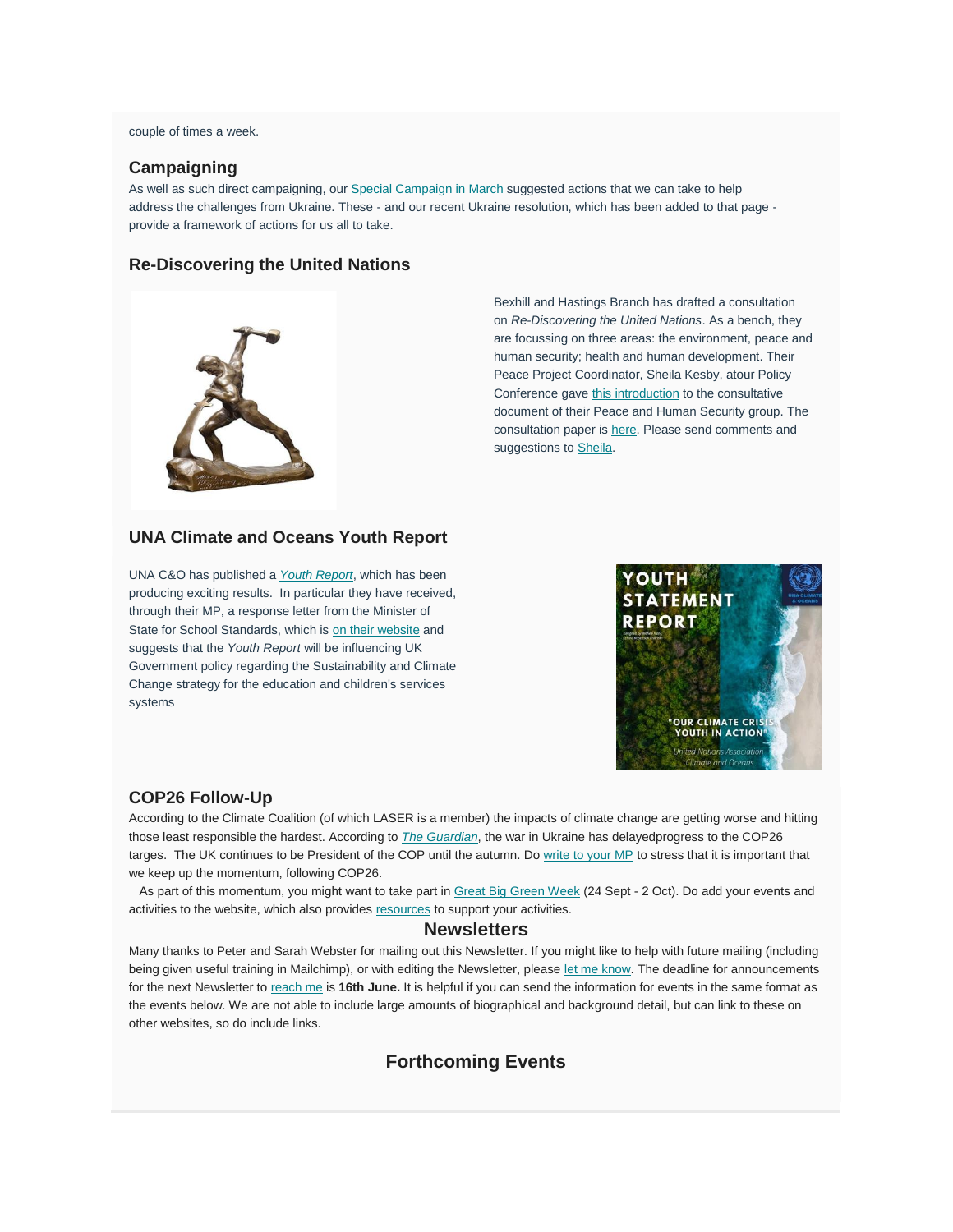### **Warwick and District UNA**

On **May 25th at 19:00 - 20:15,** Warwick District UN Association are hosting a webinar on *The Threats and Realities of Chemical, Biological and Nuclear Weapons Use by Russia in the current Ukraine conflict***.** The speaker is **Dan Kaszeta** from the Royal United Services Institute (RUSI). The Chair will be **Gian Clare.** [Here](https://us02web.zoom.us/j/89975211722?pwd=SDBZOXR5V05xdS9EWDFsWnFWbW5sdz09) is the zoom link.

### **UNA Greater Lincolnshire**



On **May 25th**, UNA Greater Lincolnshire are hosting a Zoom meeting on *Sustainable Development Goal 17: Partnerships for the Goals. We can only achieve together.* The speaker is **Dan Clayton**, Sustainability Manager at Lincolnshire County Council. SDG 17 covers trade, aid, investment, technology & knowledge transfer and enhancing local decision making in developing countries.

Dan will explore how SDG17 can strengthen the means of implementation and revitalize the global partnership for sustainable development. [Register here to join](https://www.eventbrite.co.uk/e/una-gl-online-seminar-sdg-goal-17-partnership-for-the-goals-tickets-335833475967?utm_campaign=post_publish&utm_medium=email&utm_source=eventbrite&utm_content=shortLinkNewEmail)

### **Westminster UNA**

On **26 May**, UNA Westminster, with UNA-UK and the Royal United Services Institute (RUSI), will host the **19th Annual Conference to mark the International Day of UN Peacekeepers.** This year's conference, entitled *Enhancing the UK Contribution to Peacekeeping*, will be online, **11:00 - 15:15**. It will feature the Folke Bernadotte Memorial Conversation, a dialogue between **Karin von Hippel**, Director of RUSI and **Pierre Lacroix**, UN Under-Secretary-General for Peace Operations, who will review the [Action for Peacekeeping](https://peacekeeping.un.org/sites/default/files/a4p-declaration-en.pdf) (A4P) initiative launched in 2018. The Dame Margaret Anstee session, titled *The Digital Transformation of Peacekeeping*, will review the UN's Strategy for Digital Transformation of UN [Peacekeeping](https://peacekeeping.un.org/en/strategy-digital-transformation-of-un-peacekeeping) (2020), assessing how digital advancement could present a risk to operations such as cyberattacks. Speakers will include UNA-UK's new Chair, **Baroness Anelay of St John's**, and UNA-UK's new Chief Executive, **Marissa Conway.**

This online event is open to all. [Please click here to register.](https://www.rusi.org/events/conferences/international-day-un-peacekeepers-conference-2022)

On **26 May 19th**, UNA Westminster will lead the **Annual wreath-laying ceremony to mark the International Day of UN Peacekeepers.** It will take place at the Cenotaph, Whitehall, from 1300. Wreaths will be laid by government ministers and representatives of the armed forces, police and diplomatic community. All are welcome to attend. For more information on the events of this branch, see [their website.](http://www.unawestminster.org.uk/future_events.html)

### **Climate and Oceans UNA**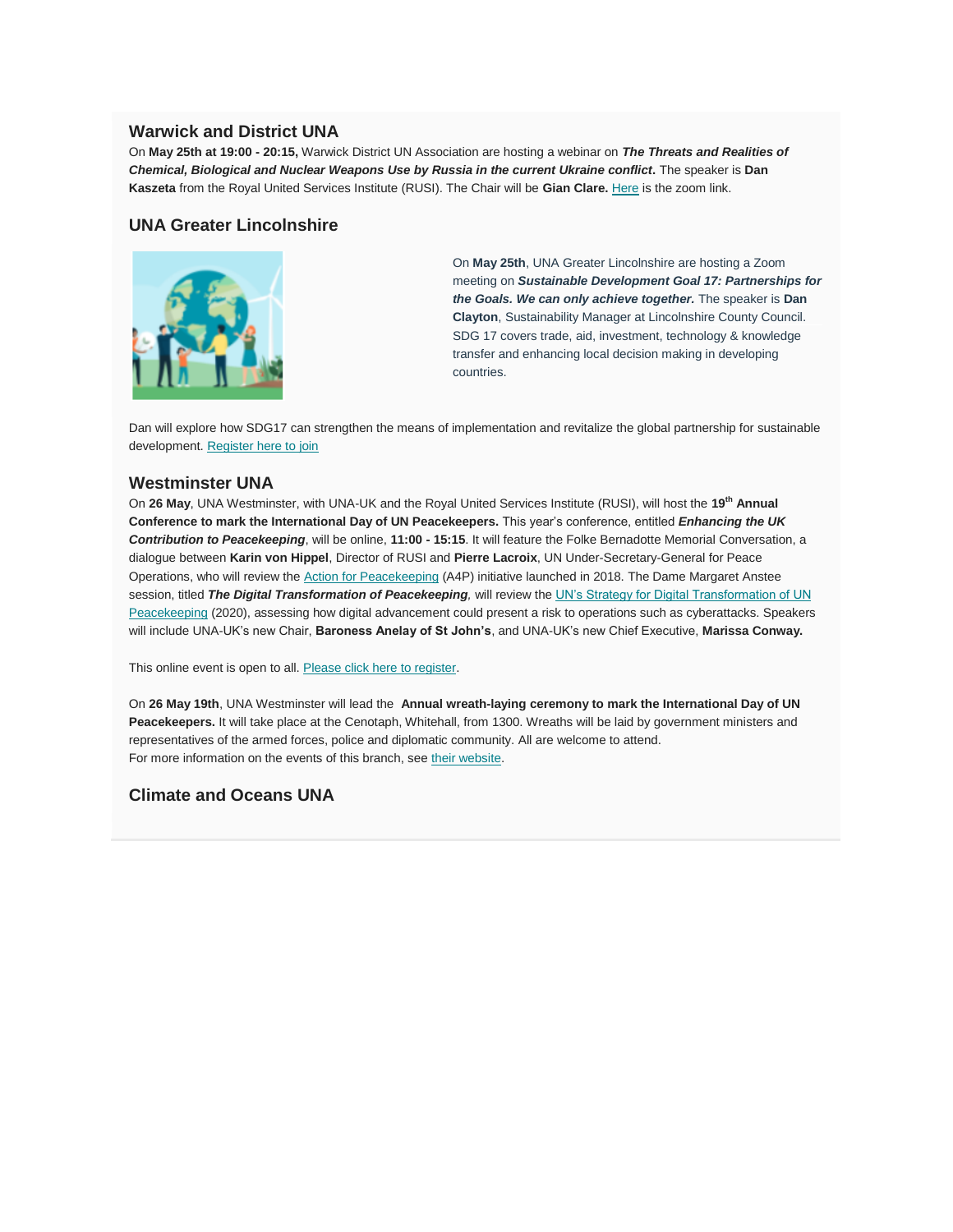

This webinar will be on **Thursday 26th May, 19:00 - 20:30**. Speakers include **Stephanie Ockenden** – UK Government Head of the Ocean, Climate Change, and International Evidence (OCCPIE) team at The Department for Environment, Food & Rural Affairs (DEFRA); **Murray Roberts FRSB** – Co-Author on IPCC 5th Assessment Report, Professor and Chair of Applied Marine Biology and Ecology, School of Geosciences, The University of Edinburgh; **Thomas**  Pendlebury - UNA Youth Ambassador. [Here](https://www.eventbrite.co.uk/e/uk-government-climate-ocean-policy-science-formation-implementation-tickets-336762574927?utm_campaign=post_publish&utm_medium=email&utm_source=eventbrite&utm_content=shortLinkNewEmail) is the link to register.

## **Harpenden UNA**

Harpenden UNA will hold a series of free public meetings in June on *Ukraine and Geopolitics.* For registrations, please use [this link](https://ukraine-geopolitics.eventbrite.co.uk/)



- **June 11, 10:30 Richard Sakwa** on *How the Clash of Post-Cold War Peace Orders Led to War*, at the Harpenden Salvation Army Hall and by Zoom.
- **June 18, 10:30 Paul Rogers** on *Global Security in the 21st Century*, by Zoom.
- **June 25, 10:30** Discussion Group Meeting on *The Ukraine Conflict - Causes and Solutions*, at the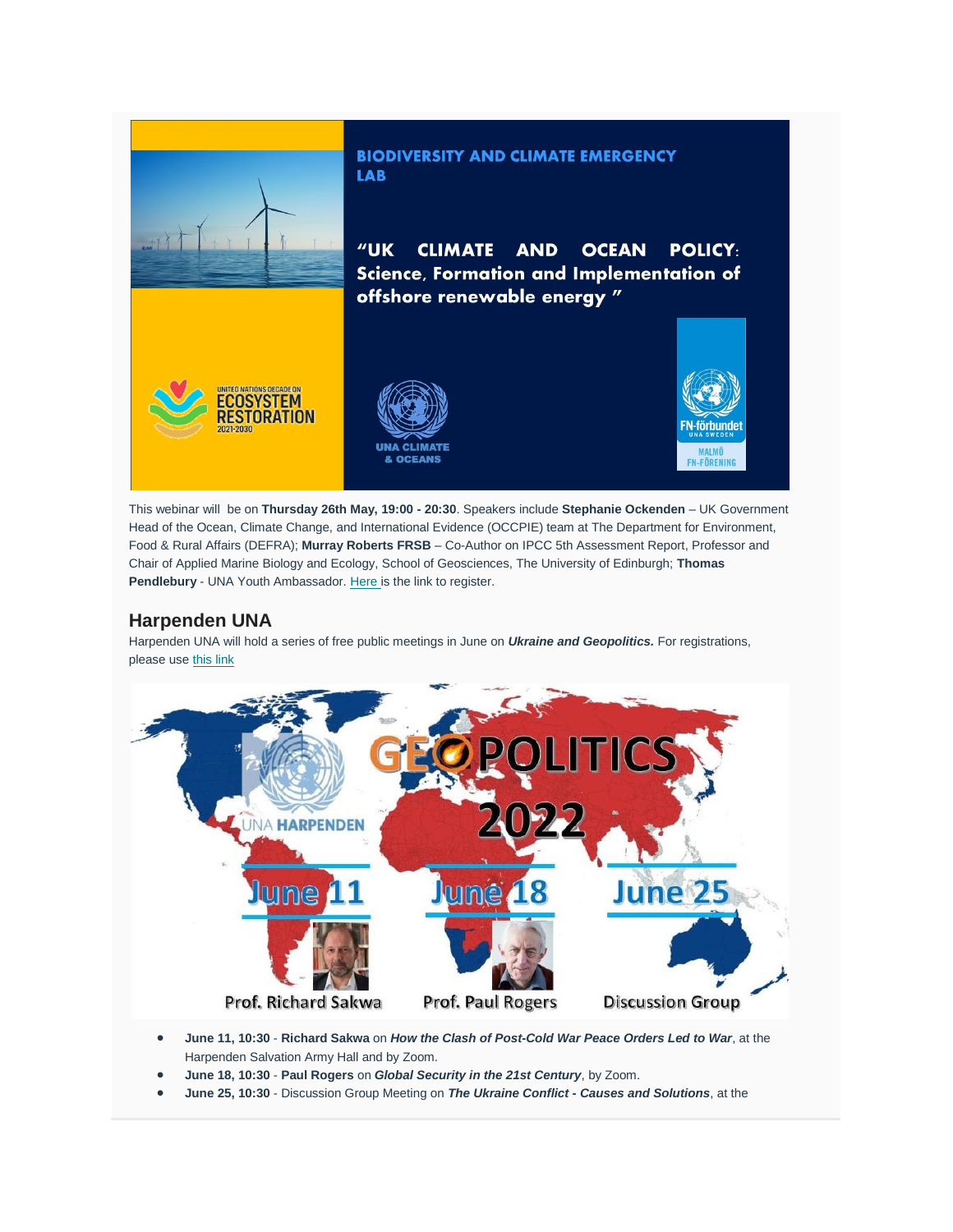Salvation Army Hall; only 20 tickets available, so register quickly!

## **Streatham & Clapham UNA**



Streatham & Clapham UNA will host a Zoom call on *The International Year of Sustainable Mountain Development and life in the Western Ghats* on **Saturday 25th June at 2pm**.

As well as outlining the purpose of the International Year, we hope to be joined live from South India by a number of those living in the Western Ghats mountain range to share and discuss several short video clips about the life and culture of the local indigenous people. Please register to join [here.](https://us02web.zoom.us/meeting/register/tZwucOiprzgrHNNtX-K2w4sDAxGhIJl4kwWO)

### **LSE on** *The Future of the United Nations*

The LSE Festival includes a discussion on whether the United Nations is still able to perform its intended role as forum for global deliberations, negotiation and policymaking. It will be at **the Marshall Building, 44 Lincoln's Inn Fields, London WC2A 3PX** on **18th June, 16:00 - 17:00.** For more information and to attend this in-person discussion, register [here.](https://www.lse.ac.uk/Events/LSE-Festival/2022/events/0618/united-nations)

### **Westminster Climate Solutions Fair**

The Climate Coalition (of which LASER is a member) is joining with the National Trust and others to organise the Westminster Climate Solutions Fair, focusing on *Climate, Nature and People*, in Parliament, on **6th July, 17:00-19:00**. If you would like to have a display, please complete [this short form](https://docs.google.com/forms/d/e/1FAIpQLSfgfS1bUChvWLpTceh6pLUSsHMUcziau2LAXyRCsP4bV-f5EQ/viewform?usp=sf_link) by 26th May. For further information, see [here](https://docs.google.com/document/d/1P4EoJQGuubCkDFdoT0aQqhqNxrrfFt7qSUuxmJRho7A/edit) or contact [the organiser.](mailto:joel.silver@nationaltrust.org.uk)

## **LASER Summer Council**



The LASER Summer Council - *Climate Change: Impact, Reports, Solutions* - will be hosted by UNA Harpenden on **9th July, 10:30 - 17:00** at the Salvation Army, Leyton Green, Harpenden AL5 2TG. Entry will be free. Please register [here](https://www.eventbrite.com/e/summer-council-2022-on-climate-change-impact-reports-solutions-tickets-258811250417?utm_source=eventbrite&utm_medium=email&utm_campaign=post_publish&utm_content=shortLinkNewEmail) to join us in meeting together as a region again.